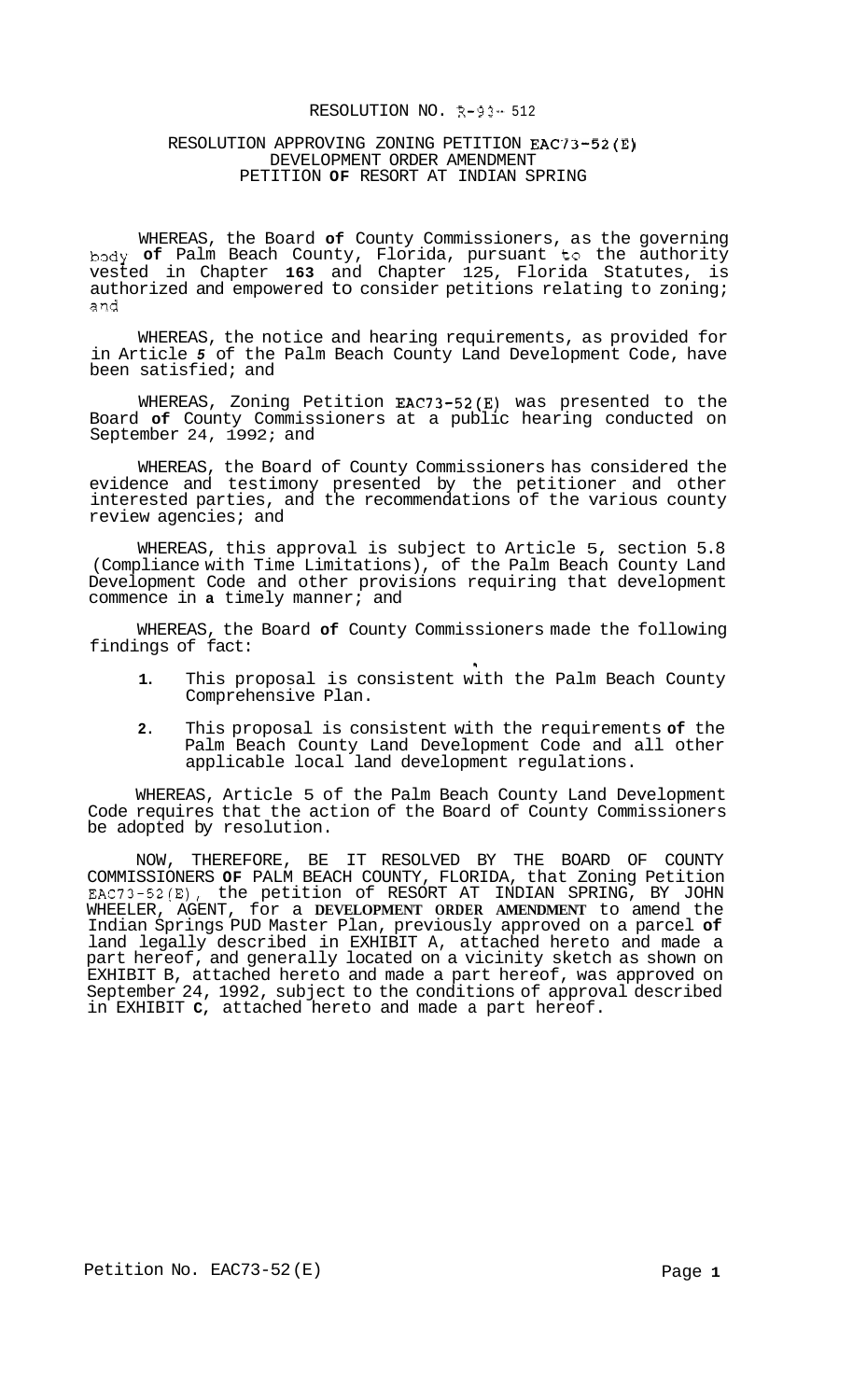Commissioner Marcus moved for the approval of the Resolution.

The motion was seconded by Commissioner **Newell** and, upon vote, the vote was as follows:

| Mary McCarty, chair |                | Ave             |
|---------------------|----------------|-----------------|
| Burt Aaronson       |                | Aye             |
| Ken Foster          | $\mathbb{R}^+$ | Aye             |
| Maude Ford Lee      |                | $A\bar{y}e$     |
| Karen T. Marcus     |                | Aye             |
| Warren Newell       |                | Ay <sub>e</sub> |
| Carol A. Roberts    |                | Absent          |

**The** Chair thereupon declared that the resolution was duly passed and adopted this  $\frac{20}{4}$  day of April , 1993.

APPROVED AS **TO** FORM AND LEGAL SUFFICIENCY

Cell BY: COUNTY ATTORNEY

PALM BEACH COUNTY, FLORIDA BY ITS BOARD OF COUNTY<br>COMMISSIONERS i' **.I.** -  $\frac{1}{\sqrt{2}}$  $\overline{\phantom{a}}$  $\zeta$  : ί× BY: DEPUTY CLERK وللمردد وأورده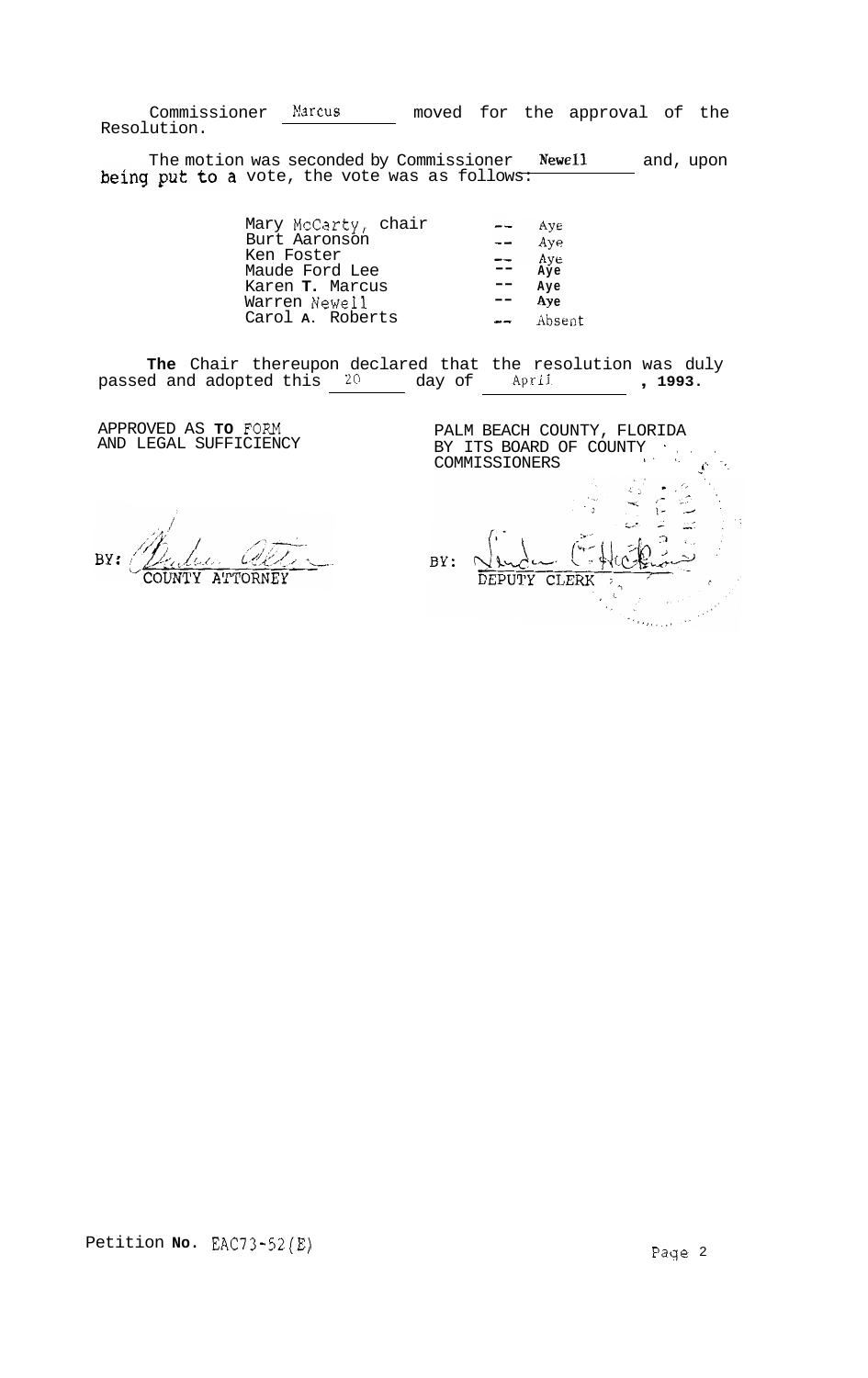## EXHIBIT **A**

## LEGAL DESCRIPTION

PARCEL **I** 

The Northeast One-Quarter (NE **1/4) of** Section **35,** Township **45**  South, Range **42 East,** 

Less the North **400** feet **of** the East **433** feet of said Section **35** and

**Less** Lots **4,** *6,* **7,** *8,* and **49,** Block **1,** Indian Spring Plat **No. 1,**  according to the Plat thereof recorded in Plat Book **31,** pages **43** to **47,** inclusive, **of** the public records of Palm Beach County, Florida and

Less Lots **2** and **3,** Block **5,** Indian Spring Plat No. **2,** according to the Plat thereof recorded in Plat Book **31,** pages **226** and **227 of** the public records of Palm Beach County Florida.

PARCEL I1

The East One-Half (E **1/2) of** Section **34,** Township **45** South, Range **42** East and the West One-Half (W **1/2)** of Section **35,** Township **45**  South, Range **42** East.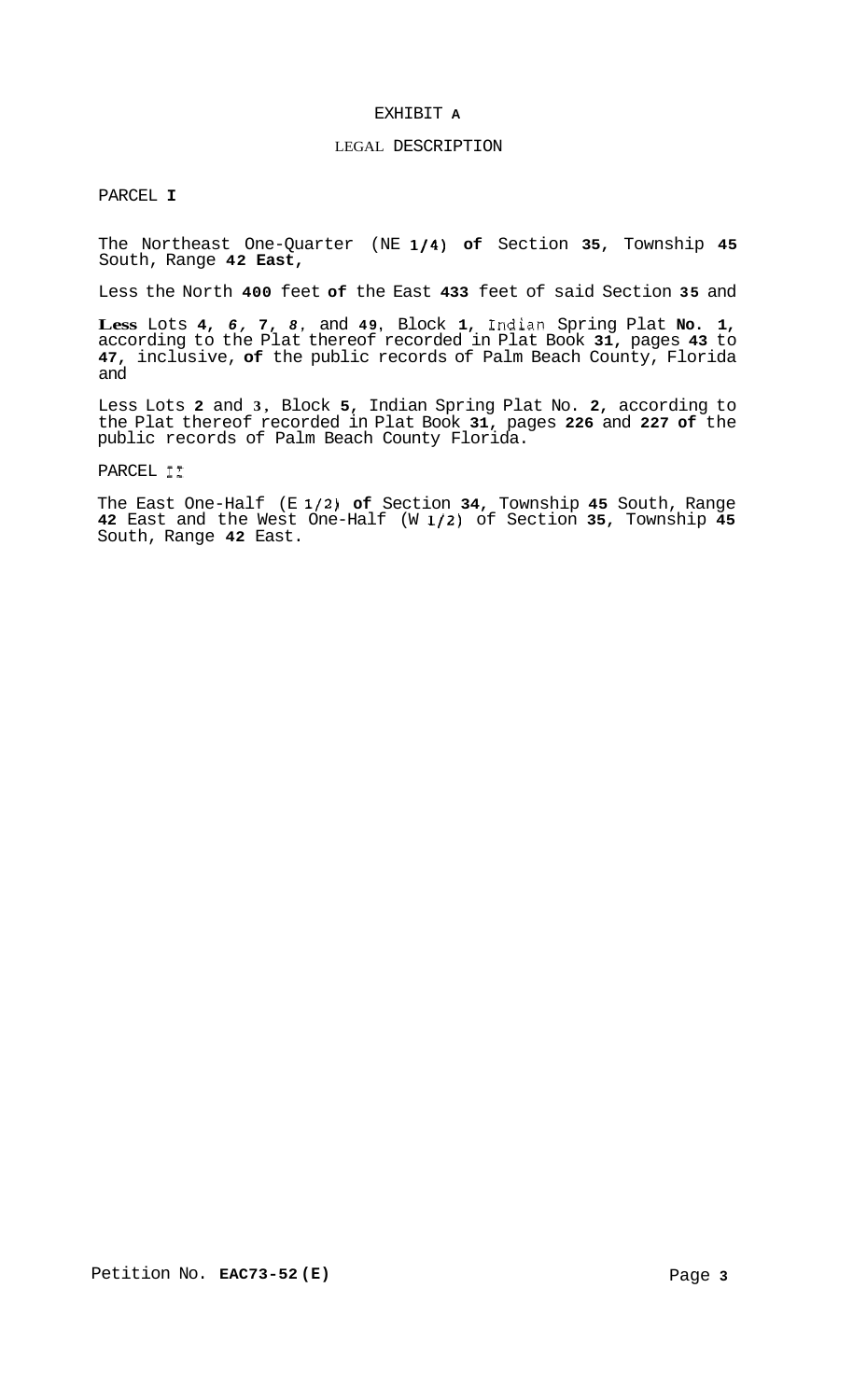EXHIBIT B



PETITION NO:  $73 - 52(E)$ 

5 **BCC DISTRICT:**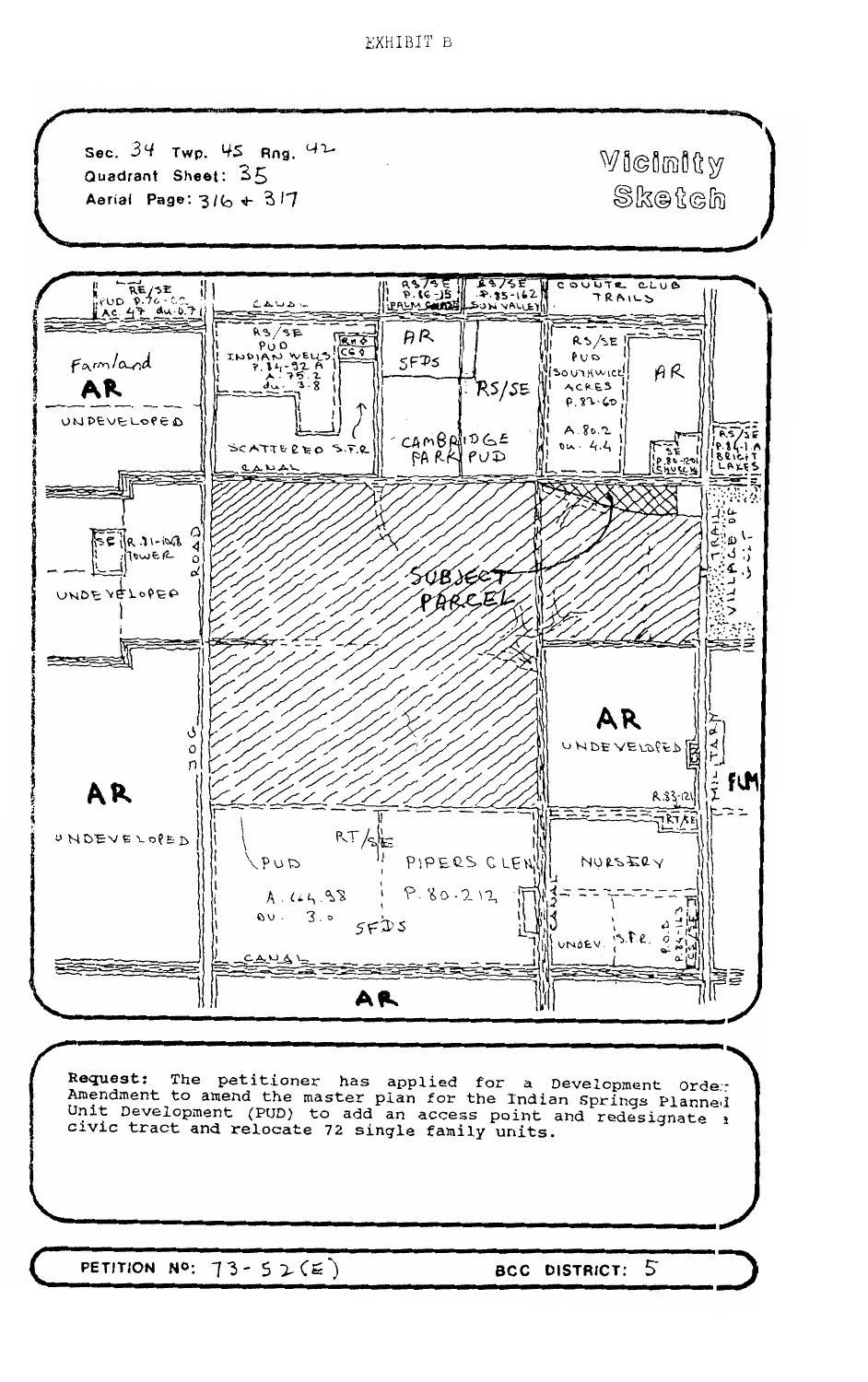#### EXHIBIT **C**

#### CONDITIONS **OF** APPROVAL

#### A. **ALL** PETITIONS

**1.** Condition No. 1 **of** Resolution R-89-1082, Petition No. 73- 52(C)), which currently states:

**The petitioner shall comply with all conditions of previous approvals unless expressly modified herein.** 

Is hereby deleted. REASON: Duplicate Condition.

**2.** Condition No. **1** *of* Resolution R-90-368, Petition No. 73- <sup>52</sup>**(D)** ) , which currently states:

**Petitioner shall comply with all previous conditions of approval unless expressly modified herein.** 

**Is** hereby deleted. REASON: Superseded by following revised condition.

**3.** All previous conditions *of* approval applicable to the subject property have been consolidated as contained herein. The petitioner shall comply with all previous conditions **of** approval, including original deadlines for the Palm Beach County Land Development **Code** Article 5.8 compliance, as amended, unless expressly modified. (MONITORING)

## **B.** BUILDING **AND** SITE DESIGN

- **1. Prior to site plan certification the site plan shall bt!**  amended to reflect the following:
	- a) Tract B shall have pedestrian linkage to th $\alpha$ **sidewalk along Indian Spring Trail.**
	- **b)** Preservations, and integration of existing **landscaping where possible including berms, inti> the overall site development plan.**
	- **c) Supplemental landscaping consistent in landscape character, growth habit, and spacing with existing ornamental improvements, along the southwest site perimeter to effectively screen on-site recreation facilities from the adjacent golf course.**
	- **d) A continuous solid hedge or six (6) foot fence along all property lines abutting adjacent residential lots.**
	- **e) Relocation of proposed tennis courts to mee:t setback requirements.** Previously Condition **No.** 2 of Resolution R-85-705, Petition 73-52 (A) . (ZONIN(;)
- 2. **Prior to certification, the master plan shall be amended to indicate the following:** 
	- **a. The tabular data shall reflect the civic si.;e dedication acreage for the entire Planned Unit Development.** Previously Condition No. 2 >f Resolution **R-89-1082,** Petition **No.** 73-52(C). (ZONING)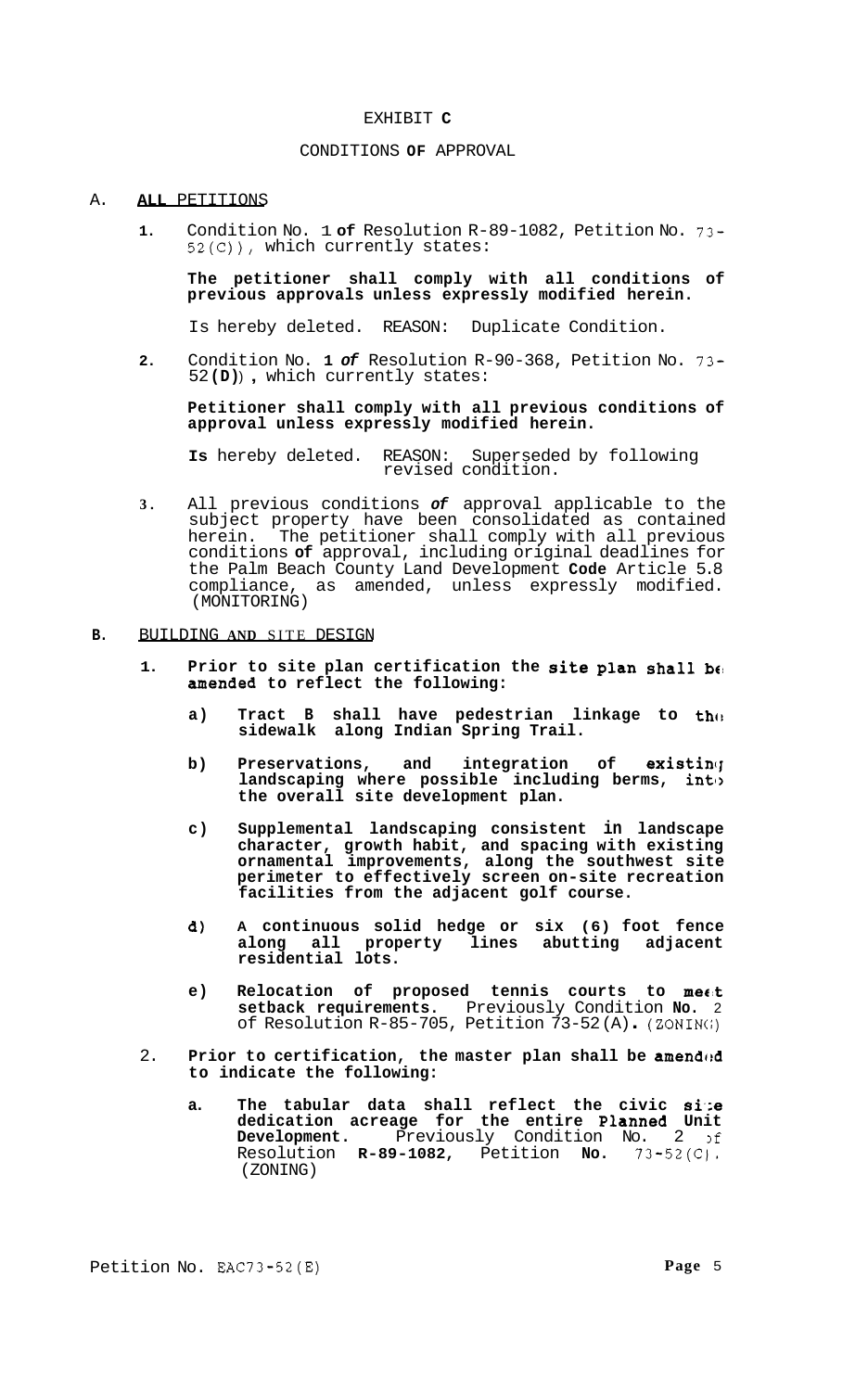## C. CIVIC **USES**

**1.** Condition **No.** 6 of Resolution R-89-1082, Petition No. 73- 52(C), which currently states:

> **"The petitioner may exchange the required on-site dedication of land for civic uses, either a parcel of land off-site in acreage or the cash value. In addition, in the event that the off-site land dedication is of less cash value than the on-site dedication, petitioner shall also contribute an amount in cash equal to the difference between the**  value of the on-site and off-site dedications. **value of the on-site land dedieatrou mall be based upon its value as a civic site. This contribution shall be used to off-set the identifiable impacts directly attributable to this project. If an offsite land or cash contribution is accepted by Palm Beach County, petitioner shall be deemed to have satisfied the intent of Zoning Code Section 500.21.H."**

Is hereby amended to read:

The petitioner may exchange the required on-site dedication of land for civic uses, either a parcel of land off-site in acreage or the cash value. In addition, in the event that the off-site land dedication is of less cash value than the on-site dedication, petitioner shall also contribute ar amount in cash equal to the difference between the value **of** the on-site and off-site dedications. The value of the on-site land dedication shall be basec. upon its value as a civic site. This contribution shall be used to off-set the identifiable impacts directly attributable to this project. If an offsite land or cash contribution is accepted by Pal11 Beach County, petitioner shall be deemed to have satisfied the intent **of** Zoning Code Section 500.21.H. Pending the BCC's adoption **of il**  resolution vacating the Civic Tract the develope:: shall have no more than six months to file an application to replat the site previously known a; the Civic Tract. Upon filing of the application for replatting the developer shall pay the County \$524,818.64. A Cashier's Check made payable to Paln Beach County Board of County Commissioners shall **be**  processed through the Property & Real Estate Management (PREM) Division. This payment shall have the effect of satisfying the intent of Zoning Code Section 500.21.H and the agreement approved June **9,**  1992 between the BCC and THE RESORT AT INDIAN SPRING, INC.

# D. HEALTH

- 1. Sewer service is available to the property. Therefore, 10 **septic tank shall be permitted on the site.** Previous:.y Condition **No.** 7 **of** Resolution R-89-1082, Petition No. 7:'- <sup>52</sup>**(C)** . (HEALTH)
- 2. **Water service is available to the property. Therefore, <sup>110</sup> well shall be permitted on the site to provide potab:te**  water. Previously Condition No. 8 of Resolution R-89-<br>1082, Petition **No.** 73-52(C). (HEALTH)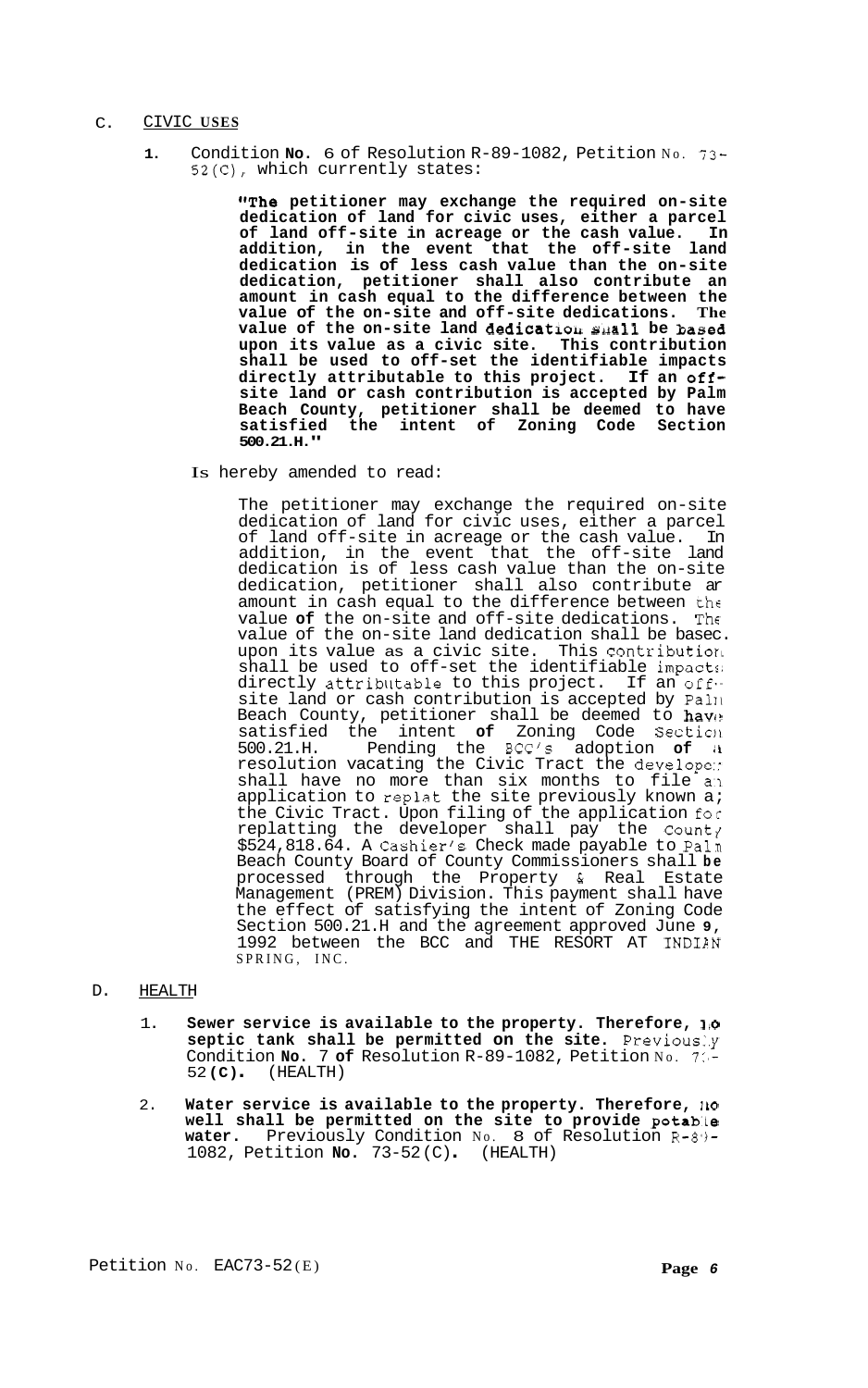**3.** Condition No. **15 of** Resolution R-89-1082, Petition **No.**  73-52(C), which currently states:

**Prior to master plan certification provisions for water and sewer service shall be secured, subject to approval by the Palm Beach County Health Department.** 

**Is** hereby deleted. REASON: Condition Satisfied.

## **E.** ENGINEERING

- **1. Prior to the issuance of any permits, the developer shall convey to Palm Beach County the additional right-of-way**  required to provide sixty (60) feet of right-of-way from **the centerline of Military Trail (S.R. 809)** Previously Condition **No.** 2 *of* Resolution R-75-303, Petition No. 75- 31. (ENGINEERING-Building)
- 2. **This development shall retain onsite the first one inch of the stormwater runoff per Palm Beach County**  Subdivision and Platting Ordinance 73-4, as amended. Previously Condition **No.** *6 of* Resolution R-85-705, Petition 73-52(A). (ENGINEERING)
- **3. No mounding** or **berming is to extend into the dedicated right-of-way.** Previously Condition No. 7 **of** Resolution R-85-705, Petition 73-52(A). (ENGINEERING-Building)
- **4. The existing plat of record for this tract shall be replatted as a recreation facility, prior to commencement of construction of the tennis courts.** Previously Condition No. **11 of** Resolution R-85-705, Petition 73- 52 (A) . (ENGINEERING-Building)
- 5. **The developer shall provide discharge control and treatment for the stormwater runoff in accordance witk all applicable agency requirements in effect at the time of the permit application. However, at a minimum, this development shall retain onsite the first one inch ol**  stormwater runoff. In the event that the subject site **abuts a Florida Department of Transportation maintainetl roadway, concurrent approval from the Florida Departmeni; of Transportation will also be required. The drainage, system shall be maintained in an acceptable condition a!i approved by the County Engineer.** Previously Conditio:I No. **9 of** Resolution **R-89-1082,** Petition No. 73-52(C) , (ENGINEERING)
- **6. Within 90 days of approval of this project, the property owner shall convey to Palm Beach County by road right-of way warranty deed for Military Trail, 60 feet from**  of-way free of all encumbrances and encroachments. **Petitioner shall provide Palm Beach County with sufficient documentation acceptable to the Right of Way Acquisition Section to ensure that the property is free of all encumbrances and encroachments. Right-of-way**  conveyances shall also include "Safe Sight Corners" where **appropriate at intersections as determined by the County Engineer.** Previously Condition No. **10 of** Resolution €:- 89-1082, Petition **No.** 73-52(C). (ENGINEERING)
- 7. **The property owner shall construct:** 
	- **a) at the intersection of Golf Road and Military Tra:il a left turn lane, south approach;**

**b) at the intersection of S.W. 15th Avenue and the**  Petition No. EAC73-52 (E) **Page 7** Page 7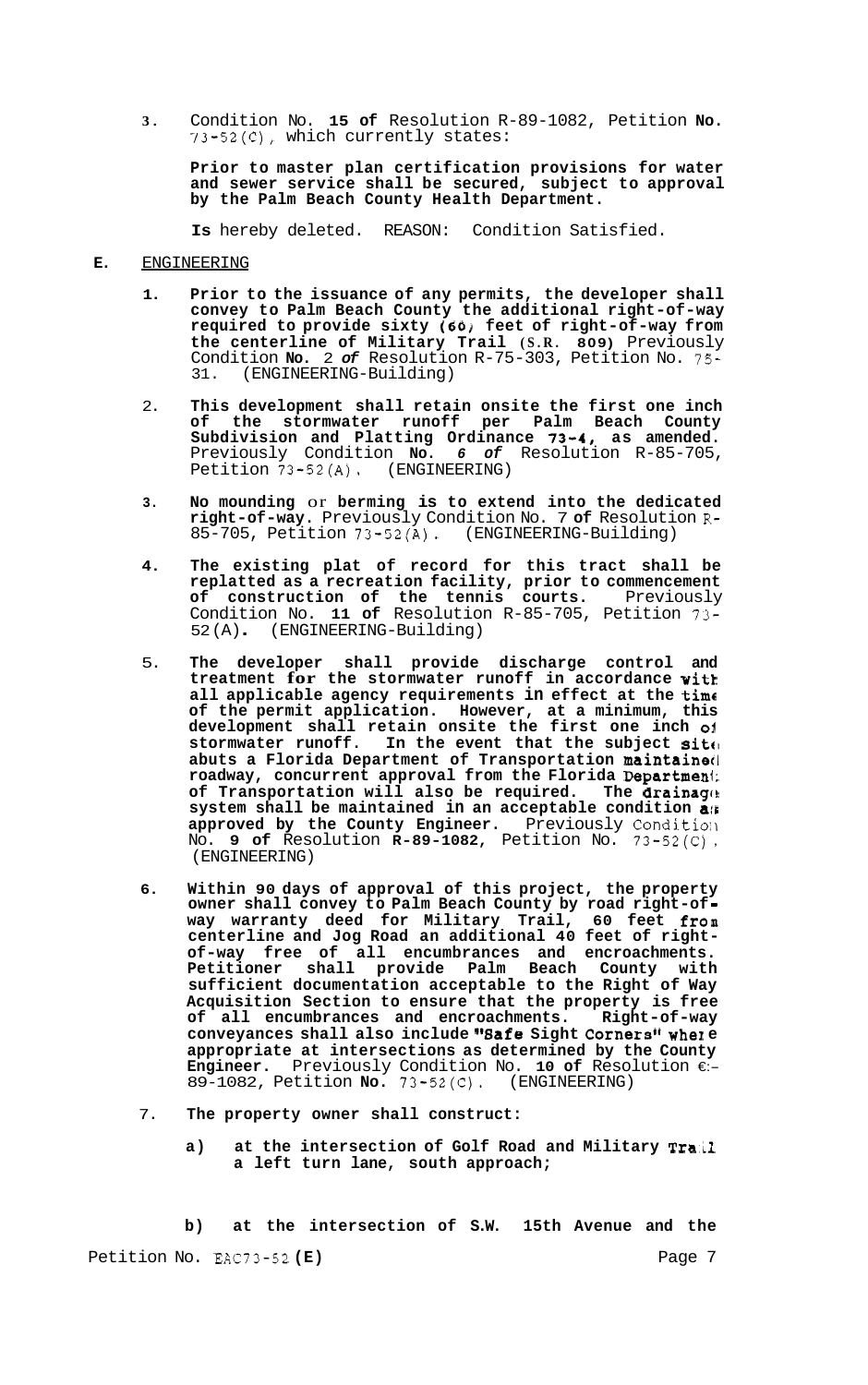**project's entrance road a left turn lane, east approach** 

**all concurrent with onsite paving and drainage improvements. Construction shall be completed concurrent**  with paving and drainage improvement for Pod "8". Previously Condition No. 11 *of* Resolution R-89-1082, Petition No. 73-52(C). (ENGINEERING-Building)

- 8. **The property owner shall convey to Palm Beach County within 90 days of the approval of this project adequate road drainage easements through the project's internal**  surface water management system to provide legal positive **outfall for all runoff from those segments of S.W. 15th Avenue and Jog Road along the property frontage and for a maximum 400 ft. distance each side of the property boundary lines along S.W. 15th Avenue and Jog Road. Said easements shall be no less than 20 feet in width. The drainage system within the project shall have sufficient retention/detention capacity to meet the storm water discharge and treatment requirements of the applicable County Water Control District and South Florida Water Management for the combined runoff from the project and District the ultimate Thoroughfare Plan Road Section(s)of the included segment.** Previously Condition No. 12 **of**  Resolution R-89-1082, Petition **No.** 73-52 (C) . (ENGINEERING)
- 9. **The property owner shall construct: <sup>I</sup>**
	- **a. El Clair Ranch Road from Piping Rock Drive to the north side of the proposed crossing of the Lake Worth Drainage District L-28 Canal.**

**This construction shall be completed upon thirty (30) day notice by the County Engineer.** Previously Condition No. 13 **of** Resolution R-89-1082, Petition No. 73-52(C). (ENGINEERING)

- 10. **Petitioner shall contribute the sum of \$500,000.00 towards roadway improvements within the project area These funds shall be paid in annual payments** *0::*  \$125,000.00 beginning November 1, 1989 and ending **November 1, 1992. All funds paid under this conditio:I**  shall be credited towards this property owner's roadway **impact fees as it may from time to time be amended.**  Previously Condition No. 14 **of** Resolution R-89-1082, Petition No. 73-52 (C) . (MONITORING/IMPACT FEE COORDINATOR)
- 11. **Prior to February 1, 1990 or prior to the issuance of the first Building Permit, whichever shall first occur, the property owner shall convey to Palm Beach County Land Development Division by road right-of-way warranty deed for the construction of a right turn lane, north approach on Military Trail at the project's entrance road. This right-of-way shall be a minimum of 12 feet in width, 150 feet in length with a taper length of 180 feet, free** *ctf*  **all encumbrances and encroachments. Property owner shal.1 provide Palm Beach County with sufficient documentation acceptable to the Right of Way Acquisition Section i;o ensure that the property is free of all encumbrances sild encroachments.** Right-of-way conveyances shall also include "Safe Sight Corners" where appropriate at intersections as determined by the County Engineer. Previously Condition No. 2 **of** Resolution R-90-363, PetitionNo. 73-52(D). **(MONITORING-Building/Engineering)**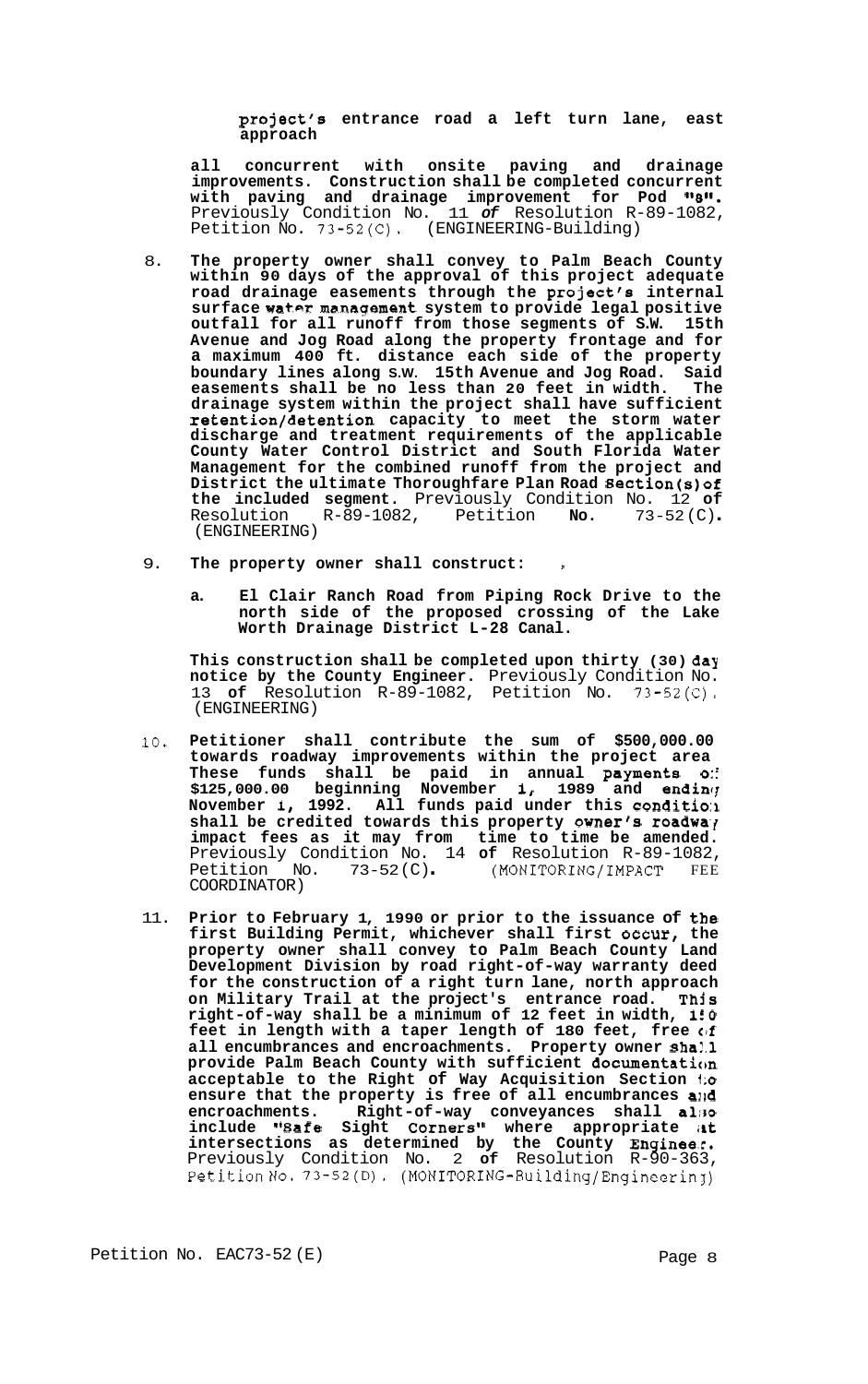- 12. **The Property owner shall fund the construction of a right turn lane, north approach on Military Trail concurrent with the construction of the 6 laning of Military Trail. Should the developer wish to construct this turnout prior to a twelve (12) month time period that Military Trail is upgraded, then this petitioner shall construct this right turn lane as part of the existing 4 lane roadway at his expense. These funds shall be made available to the County Engineer prior to July 1, 1990. The property owner shall also be responsible for any change orders associated with this construction.** Previously Condition **No.** 3 of Resolution R-90-368, Petition **No.** 73-52(D). (ENGINEERING)
- 13. **The Property owner shall convey to Palm Beach County prior to February 1, 1990 adequate road drainage easements through the project's internal surface water management system to provide legal positive outfall for all runoff from those segments of Military Trail along the property frontage and for a maximum 400 ft. distance each side of the property boundary lines along Military Trail. Runoff shall be limited to that portion from a** *4*  **lane to a 6 lane roadway. Said easements shall be no less than 20 feet in width. The drainage system within the project shall have sufficient retention/detentioa capacity to meet the storm water discharge and treatment requirements of the applicable County Water Control District and South Florida Water Management for the combined runoff from the project and District the ultimate Thoroughfare Plan Road Section (s) of the included segment.** Previously Condition No. **4** of Resolution R-90- 368, Petition No. 73-52(D). **(ENGINEERING/MONITORING)**
- **14. The Developer shall install signalization if warranted as, determined by the County Engineer at:** 
	- **a. Golf Road and Military Trail; and,**
	- **b. Military Trail and the project's entrance road**

**Should signalization not be warranted after 12 months 01: the final Certificate of Occupancy this property one:: shall be relieved from this condition.** Previously Condition No. 6 of Resolution R-90-368, Petition No. 73.<br>52(D). (ENGINEERING-Building) (ENGINEERING-Building)

- 15. **The Developer shall plat the subject property in accordance with provisions of Palm Beach County's Subdivision Platting Ordinance 73-4 as amended.**  Previously Condition No. *7* **of** Resolution R-90-368, Petition No. 73-52(D). (ENGINEERING)
- 16. **The proposed entrance onto Military Trail shall be rightturn-in and right-turn-out only. No median openings shall be permitted.** Previously Condition **No.** *8* cf Resolution R-90-368, Petition No. 73-52 (D) . (ENGINEERING - Building)
- **17.** The Property owner shall construct a left turn lane, east approach on S.W. 15th Avenue at Wingfoot Road. Thjs construction shall be concurrent with the paving ar.d drainage improvements for this proposed parcel known *i.s*  Brookside. Permits required by Palm Beach County for this construction shall be obtained prior *to* the issuanc:e of the first Building Permit. Construction shall 1)e completed prior **to** the issuance of the first Certifica1:e of Occupancy for the Brookside POD. (ENGINEERING).

18. Petitioner shall include in all written solicitation:;,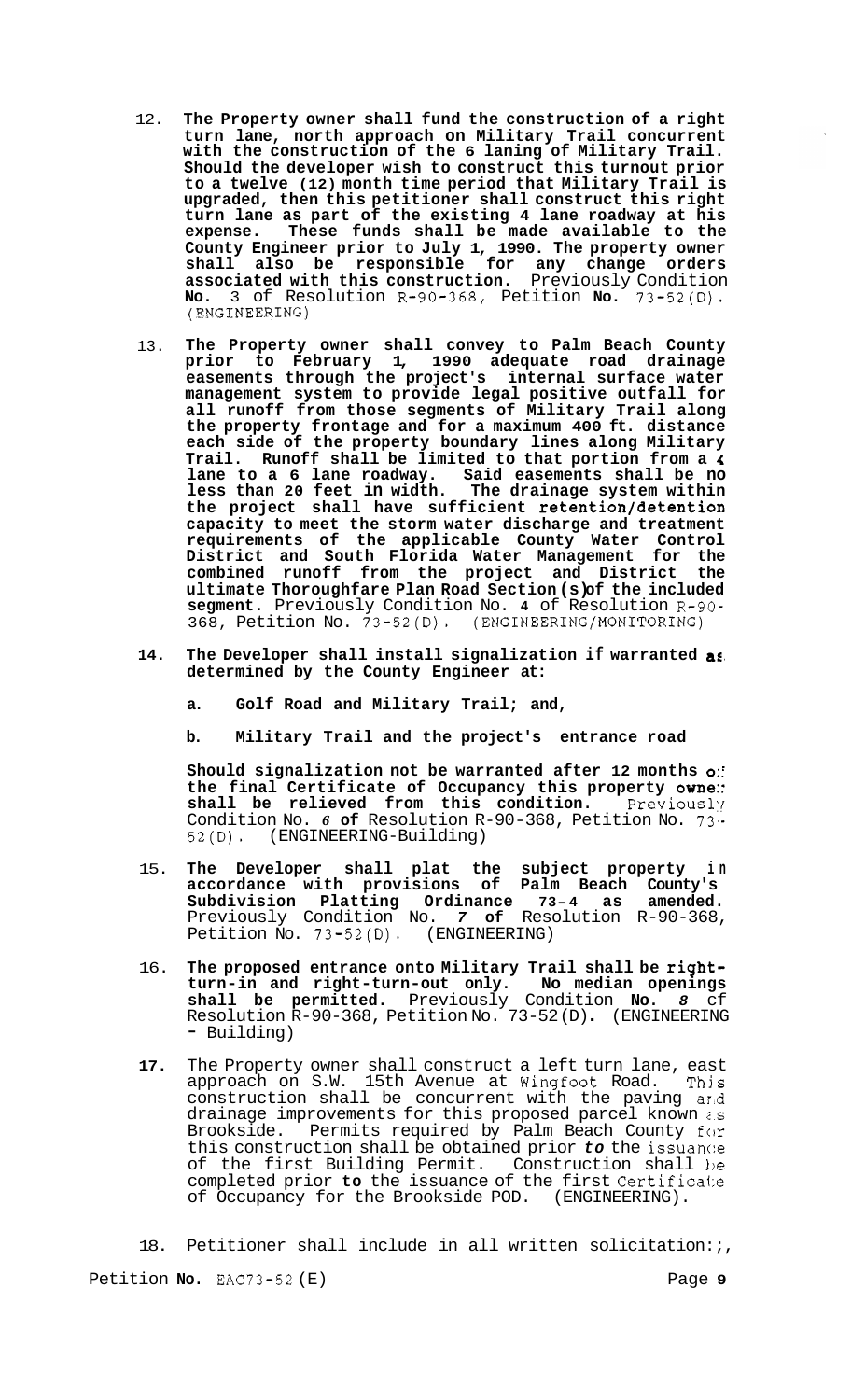advertisements, inducements, and other methods or attempts to encourage any person to purchase a legal or equitable interest in property which is the subject of this petition (or amendment hereto) a disclosure statement identifying all planned roadways adjacent or through the petition property which are included in the County's Thoroughfare Plan or Five Year Road Program. The roadways are continuity for Jog Road, **S.W.** 15th Avenue and El Clair Ranch Road. (COUNTY ATTORNEY) .

#### *F.*  LWDD

**1. The property owner shall not make use of the gropertv described as the south 132 feet of the subject propert3 on a plat until the ownership of that 132 feet is determined either by court order or by agreement betweel. the property owner and Lake Worth Drainage District. Thc! unit density shall be revised accordingly, based up011 available land area. The site plan shall be note<[ accordingly.** Previously Condition No. 5 of Resolution R-. 90-368, Petition No. 73-52(D). (ENGINEERING/LWDD)

#### **G.**  LANDSCAPING

- **1.**  The twenty-five (25) foot buffer along the souther:1 **property line of parcel 8 shall be upgraded wit'l landscape plantings consisting of a berm and hedg!, combination, to reach six (6) feet in height within on3 (1) year, and minimum ten (10)** *foot* **native canopy tree3 planted a maximum of twenty (20) feet on center.**  Previously Condition No. 3 of Resolution R-89-1082, Petition No. 73-52(C). (ZONING)
- 2. All trees required to be planted on site by this approval shall meet the following minimum standards at installation:
	- a. Tree height: fourteen (14) feet.<br>b. Trunk diameter: 3.5 inches measure

- 3.5 inches measured 4.5 feet above grade.
- c. Canopy diameter: seven (7) feet. Diameter shall be determined by the average canopy radius at 3 points measured from the trunk to the outermost branch tip. Each radius shall measure at least 3.5 feet in length. (ZONING)
- *3.*  Prior to issuance of any Certificate of Occupancy with n parcel 7, the petitioner shall provide a minimum twen1.y (20) foot landscape buffer tract with a six *(6)* foot opaque hedge. The required landscape buffer tract shaMl consist of the following:
	- a. One **(1)** native canopy tree planted every twen':y (20) feet on center.
	- **b.** One **(1)** native palm tree for every thirty **(3'))**  linear feet. A group of three or more palm trees may supersede the requirement for a native canopy tree in that location.
	- c. Forty-Eight (48) inch high shrub or hedge material spaced no more than twenty-four (24) inches on center at installation, to be maintained at a minimum height of seventy-two (72) inches.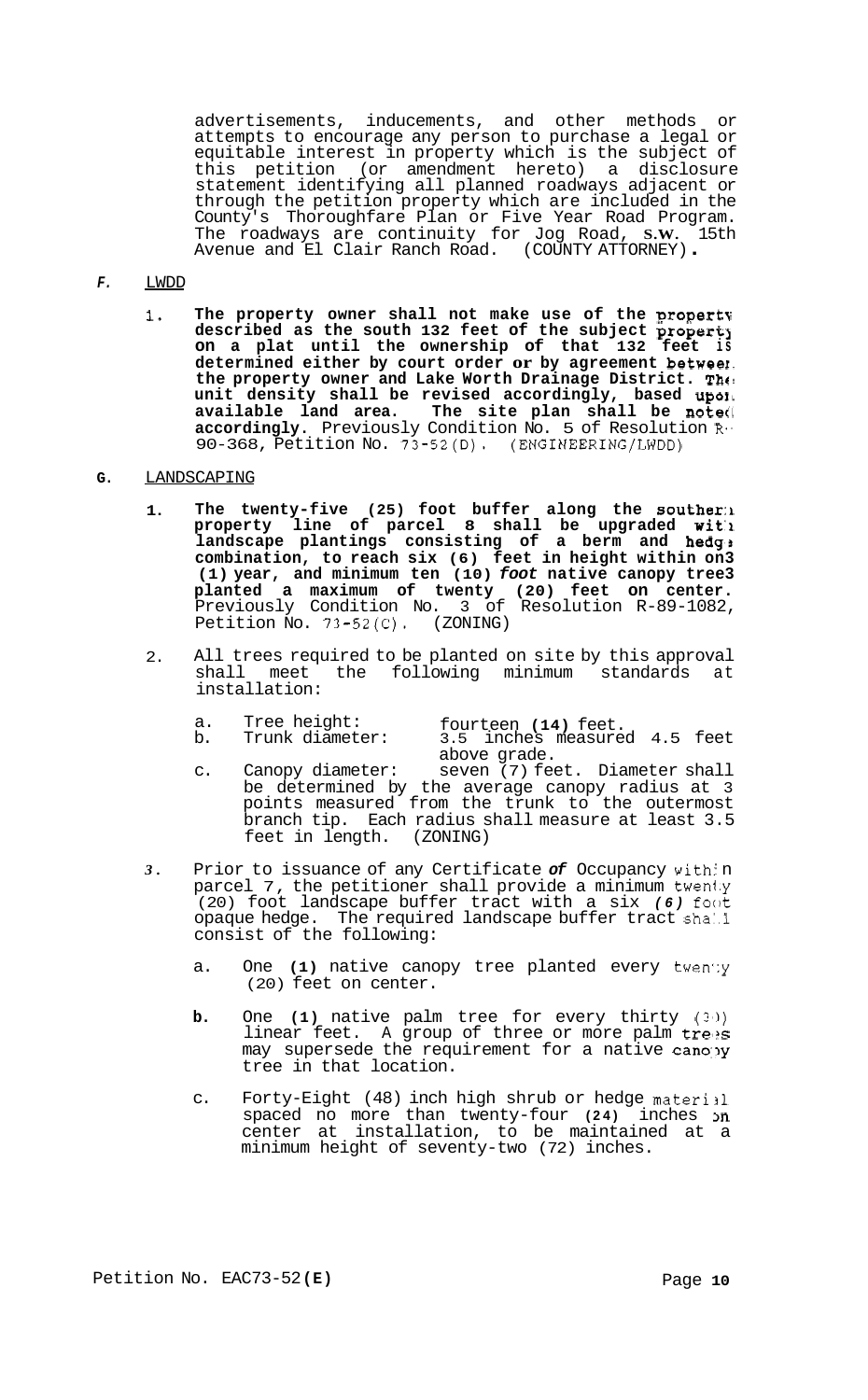- 4. Prior to site plan certification, the petitioner shall revise the landscape tabular data on the site plan to reflect conformance to minimum Landscape Code requirements and all landscape/vegetation preservation conditions of approval. (ZONING)
- **H.** LEGAL
	- 1. **All property included in the legal description of this petition shall be subject to a Declaration of Restrictions and Covenants acceptable to the County Attorney's Office which shall provide, among other things, for: Formation of a single 'master' property owner's association, and automatic membership in the 'master' association by any party holding title to any portion of the property included in the Planned Unit Development.** Previously Condition No. **5 of** Resolution **R-**89-1082, Petition No. 73-52(C). (COUNTY ATTORNEY)

#### I. LIGHTING

1. **The new tennis courts (those permitted pursuant to this approval) shall not be lighted.** Previously Condition No. *3* of Resolution R-85-705, Petition 73-52 (A). (ZONING-Building/Code Enforcement)

## **J.** RECYCLE SOLID WASTE

- 1. The property owner and/or lessees shall participate in a recycling program when available in the area. Material to be recycled shall include, but not be limited to, paper, plastic, metal and glass products. (SOLID WASTE AUTHORITY)
- **K.** USE LIMITATIONS
	- **1.** Condition No. **1** of Resolution R-75-303, Petition No. 75- 31, which currently states:

**The time limit for the special exception shall be il maximum of eighteen (18) months.** 

**Is** hereby deleted. REASON: Superseded by Condition No, 1 of Resolution R-77-40, Petition No. 76-192.

2. Condition No. **1 of** Resolution R-77-40, Petition No. 76- 192, which currently states:

**The time Limit for the Special Exception shall be extended from the original eighteen (18) months, for twelve (12) additional months.** 

Is hereby deleted. REASON: Special Exception was fcr temporary clubhouse, permanent clubhouse has been built.

- **3. No density shall be allocated for the subject 9.88 acle site.** Previously Condition No. 1 of Resolution R-78-87(', Petition No. 78-141. (ZONING) REASON FOR CONDITIOII: 9.88 acres added to PUD for addition to existing golfcourse, not residential use.
- 4. **Prior to site plan certification the petitioner shall obtain variance relief from the Board of Adjustment for substandard side interior yard setbacks for t'le residential unit and recreation building.** Previously Condition No. 1 **of** Resolution R-85-705, Petition 73-52( **4)**  (ZONING)

**5.** Condition No. 4 of Resolution R-85-705, Petition 73- Petition No. EAC73-52 (E) Page 11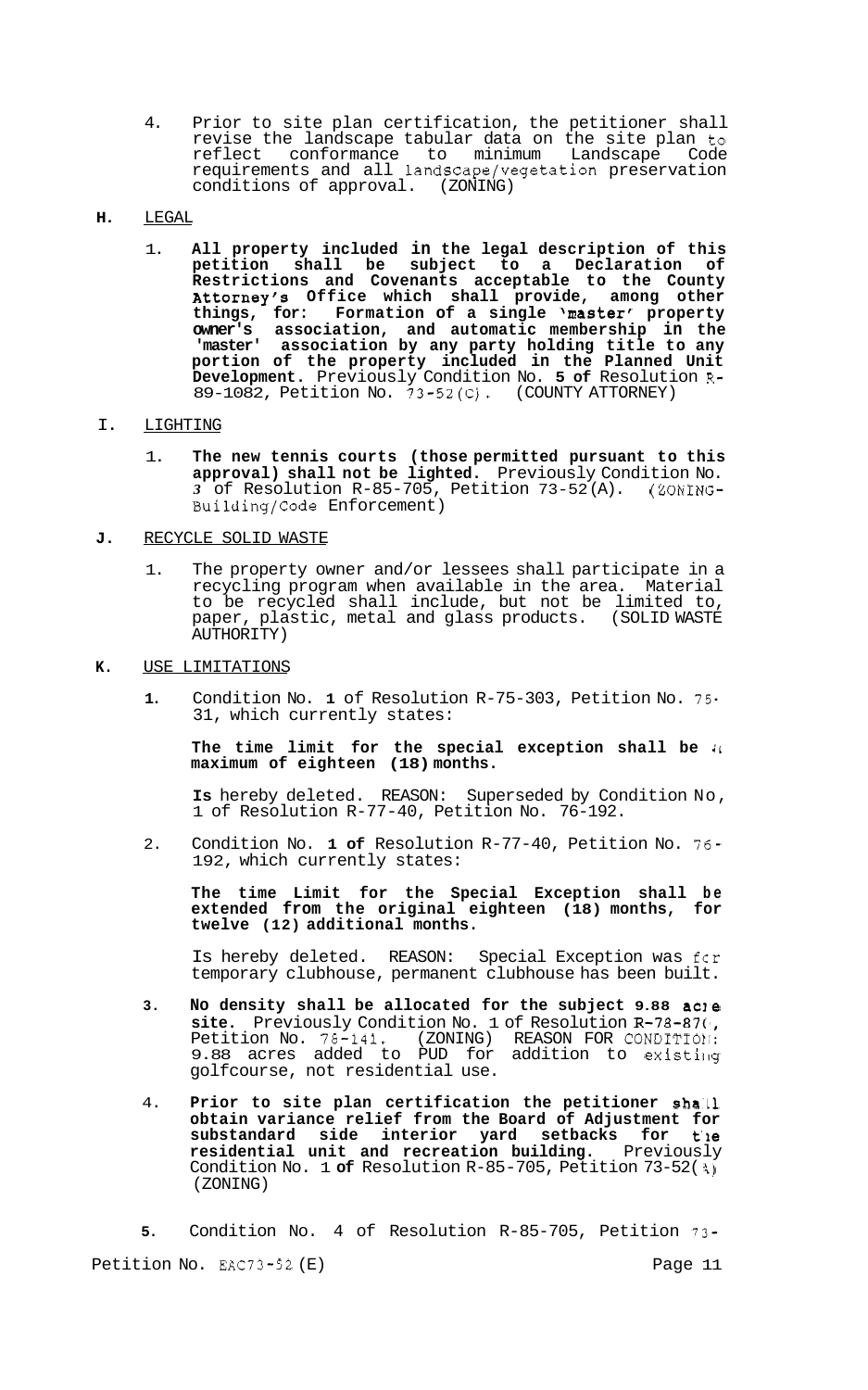52(A), which currently states:

**Reasonable precautions shall be exercised during site development to insure that unconfined particulates (dust particles) from this property do not become a nuisance to neighboring properties.** 

**Is** hereby deleted. REASON: Required by Code.

*6.* Condition No. 5 **of** Resolution R-85-705, Petition 73- **52(A),** which currently states:

**Reasonable measures shall be employed during site development to insure that no pollutants from this property shall enter adjacent or nearby surface waters.** 

**Is** hereby deleted. REASON: Required by Code.

- 7. **There shall be no bleachers or viewing stands in excess Of one hundred and twenty-five (125) seats, and there shall be no public tournament-type activities held at the subject recreation site (Parcel B).** Previously Condition **No.** 8 **of** Resolution R-85-705, Petition 73-52(A). ZONING-Building/Code Enforcement)
- **3. a) When Phase I of tennis courts is completed, new parking lot at clubhouse shall be completed. (Phase I is 5 new courts).**

**b) Phase I1 (10 courts) will not be constructed until an additional 250 units are built in the development.** 

**c) Phase I11 (4 courts) will not be built until a], additional 750 units are built in the development. (Thir; includes the 250 units referenced in paragraph b, above.:**  Previously Condition No. 9 **of** Resolution R-85-705 Petition 73-52(A). (ZONING-Building)

- 9. No change from this particular recreational use shall **b** permitted by administrative approval. Any such chang **} must be presented to the Board of County Commissioners il a modification petition.** Previously Condition No. 10 of<br>Resolution R-85-705, Petition 73-52(A). (ZONING Resolution  $R-85-705$ , Petition  $73-52(A)$ . Building)
- **10. Parcel 8 building height shall be limited to three (3) stories.** Previously Condition No. **4 of** Resolution R-89- <sup>1082</sup>, Petition No. 73-52 (C) . (ZONING-Building)

## L. COMPLIANCE

**1.** Condition No. **16 of** Resolution R-89-1082, Petition Nc . 73-52(C), which currently states:

**Failure to comply with any conditions of approval m2.y result in the denial or revocation of a building permii.; the issuance of a stop work order; the denial of a Certificate of Occupancy on any building or structure; or the denial or revocation of any permit or approval for**  any developer-owner, commercial-owner, lessee, or user of **the subject property. Appeals from such action may :)e taken to the Palm Beach County Board of Adjustment or LS otherwise provided in the Palm Beach County Zoning Code.** 

**Is** hereby deleted. REASON: Duplicate Condition.

2. Condition No. 9 **of** Resolution R-90-368, Petition NO. 73- 52(D), which currently states:

**Failure to comply with any conditions of approval may** 

Petition **No.** EAC73-52 (E) Page 12